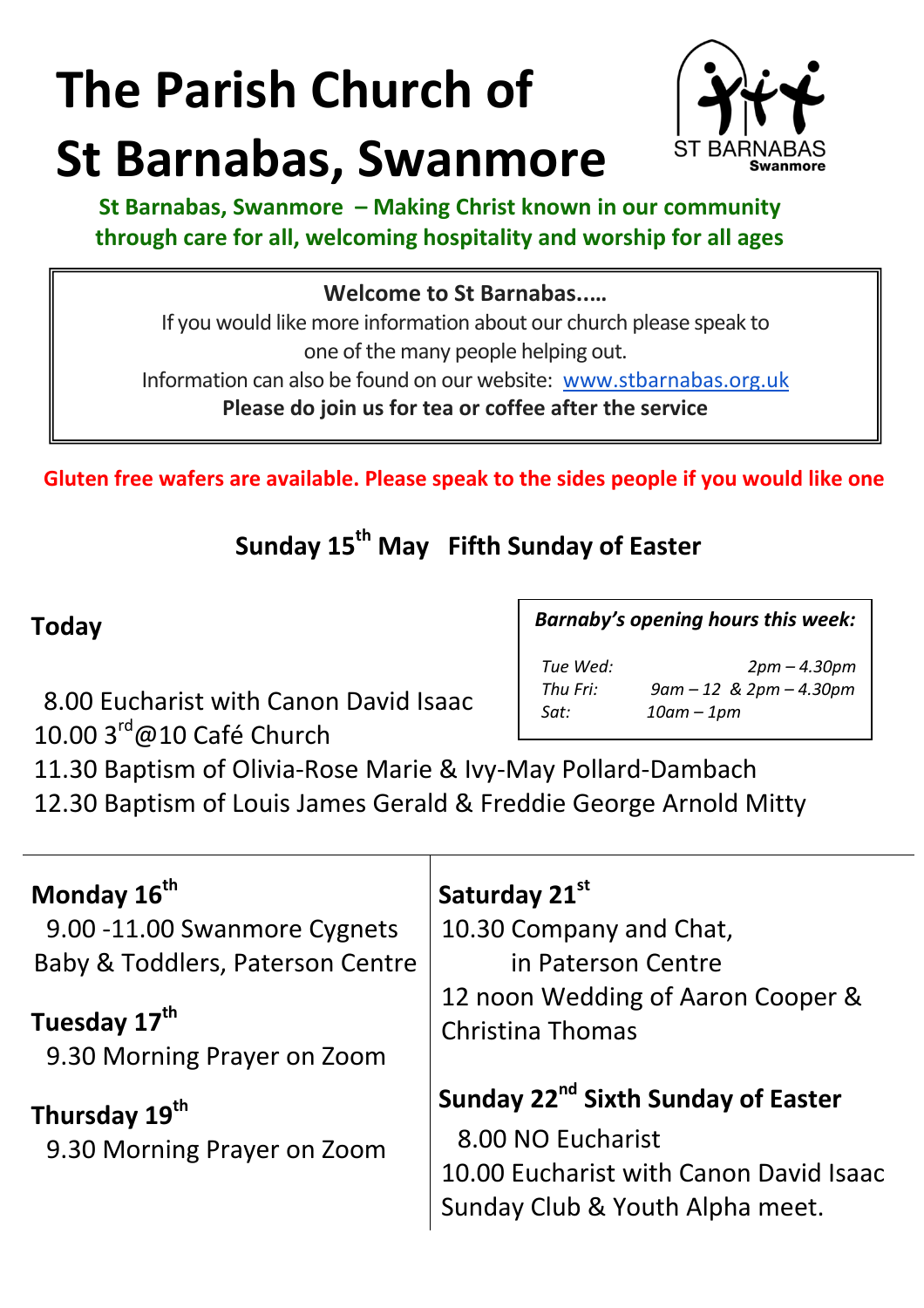### **Collect**

Risen Christ, your wounds declare your love for the world and the wonder of your risen life: give us compassion and courage to risk ourselves for those we serve, to the glory of God the Father. **Amen**

#### **FIRST READING Acts 11:1-18**

#### *A reading from the Acts of the Apostles*

Now the apostles and the believers who were in Judea heard that the Gentiles had also accepted the word of God. So when Peter went up to Jerusalem, the circumcised believers criticized him, saying, 'Why did you go to uncircumcised men and eat with them?' Then Peter began to explain it to them, step by step, saying, 'I was in the city of Joppa praying, and in a trance I saw a vision. There was something like a large sheet coming down from heaven, being lowered by its four corners; and it came close to me. As I looked at it closely I saw four-footed animals, beasts of prey, reptiles, and birds of the air. I also heard a voice saying to me, "Get up, Peter; kill and eat." But I replied, "By no means, Lord; for nothing profane or unclean has ever entered my mouth." But a second time the voice answered from heaven, "What God has made clean, you must not call profane." This happened three times; then everything was pulled up again to heaven. At that very moment three men, sent to me from Caesarea, arrived at the house where we were. The Spirit told me to go with them and not to make a distinction between them and us. These six brothers also accompanied me, and we entered the man's house. He told us how he had seen the angel standing in his house and saying, "Send to Joppa and bring Simon, who is called Peter; he will give you a message by which you and your entire household will be saved." And as I began to speak, the Holy Spirit fell upon them just as it had upon us at the beginning. And I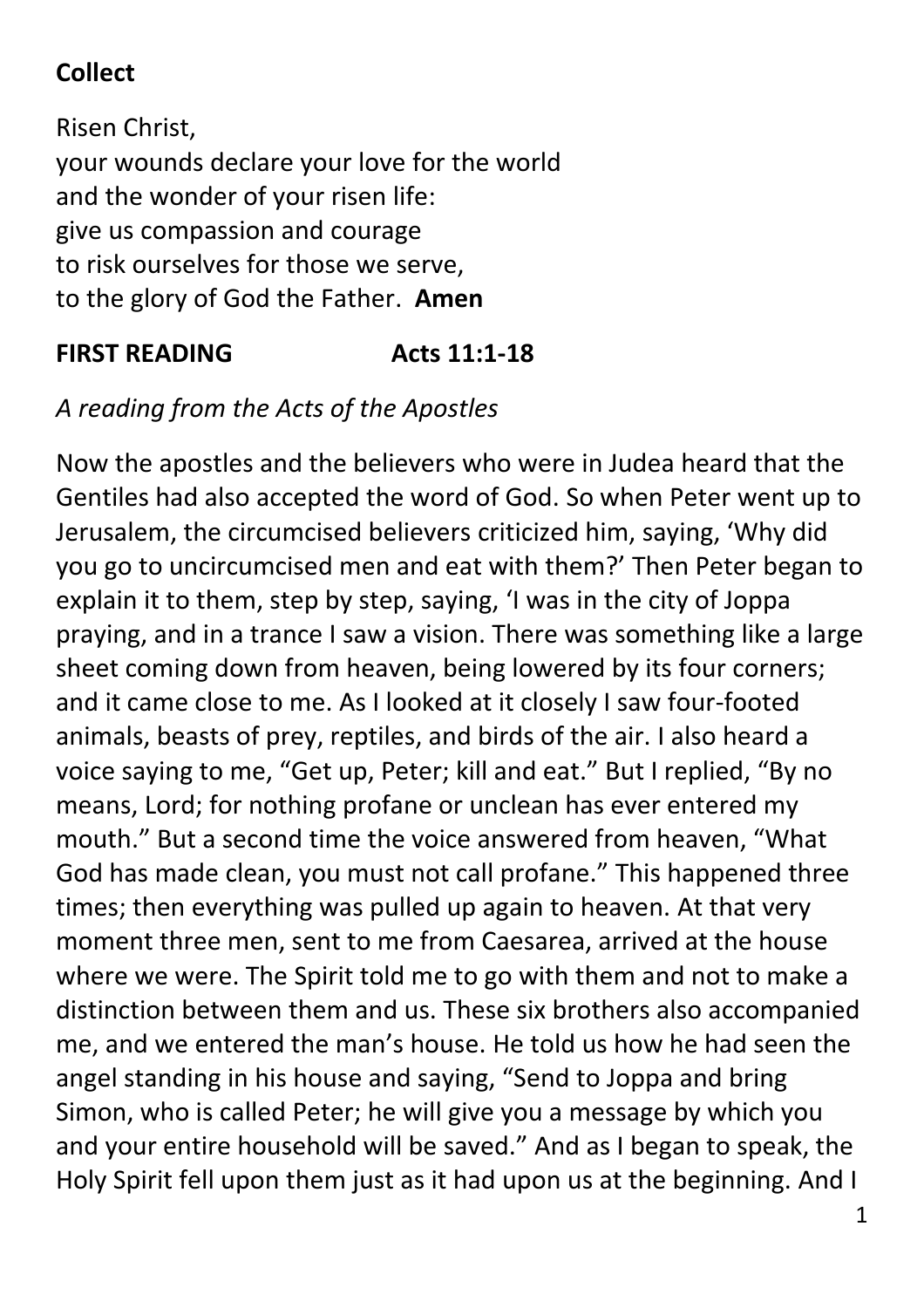remembered the word of the Lord, how he had said, "John baptized with water, but you will be baptized with the Holy Spirit." If then God gave them the same gift that he gave us when we believed in the Lord Jesus Christ, who was I that I could hinder God?' When they heard this, they were silenced. And they praised God, saying, 'Then God has given even to the Gentiles the repentance that leads to life.'.

*This is the word of the Lord* **Thanks be to God**

#### **SECOND READING Revelation 21:1-6**

*A reading from the Book of Revelation*

Then I saw a new heaven and a new earth; for the first heaven and the first earth had passed away, and the sea was no more. And I saw the holy city, the new Jerusalem, coming down out of heaven from God, prepared as a bride adorned for her husband. And I heard a loud voice from the throne saying, 'See, the home of God is among mortals. He will dwell with them; they will be his peoples, and God himself will be with them; he will wipe every tear from their eyes. Death will be no more; mourning and crying and pain will be no more, for the first things have passed away.' And the one who was seated on the throne said, 'See, I am making all things new.' Also he said, 'Write this, for these words are trustworthy and true.' Then he said to me, 'It is done! I am the Alpha and the Omega, the beginning and the end. To the thirsty I will give water as a

gift from the spring of the water of life.

*This is the word of the Lord* **Thanks be to God**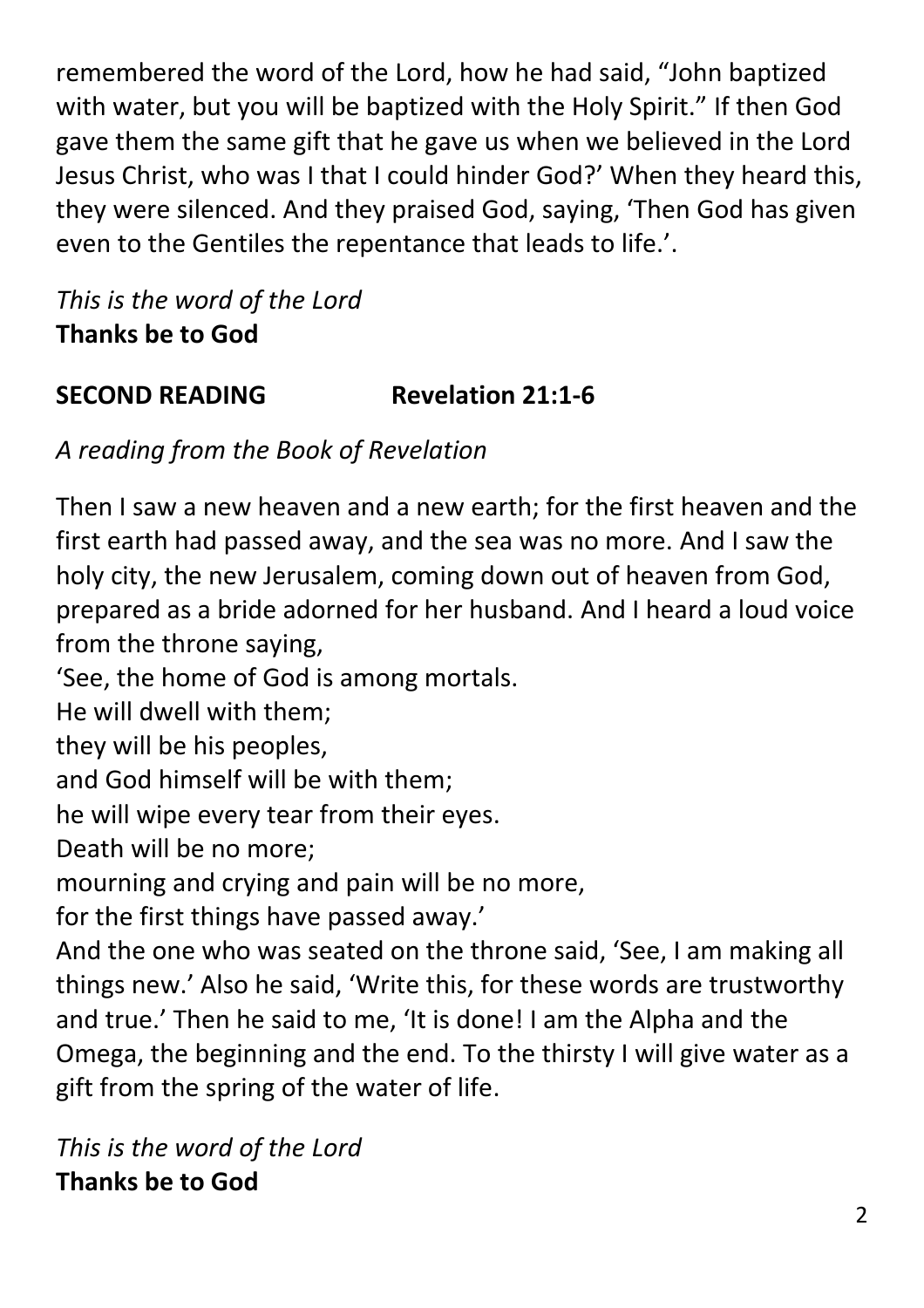**GOSPEL READING John 13:31-35**

*Hear the Gospel of our Lord Jesus Christ according to John* **Glory to you, O Lord**

When he had gone out, Jesus said, 'Now the Son of Man has been glorified, and God has been glorified in him. If God has been glorified in him, God will also glorify him in himself and will glorify him at once. Little children, I am with you only a little longer. You will look for me; and as I said to the Jews so now I say to you, "Where I am going, you cannot come." I give you a new commandment, that you love one another. Just as I have loved you, you also should love one another. By this everyone will know that you are my disciples, if you have love for one another.'.

*This is the Gospel of the Lord* **Praise to you, O Christ**

#### **Post-Communion Prayer**

Eternal God, whose Son Jesus Christ is the way, the truth, and the life: grant us to walk in his way, to rejoice in his truth, and to share his risen life; who is alive and reigns, now and for ever. **Amen**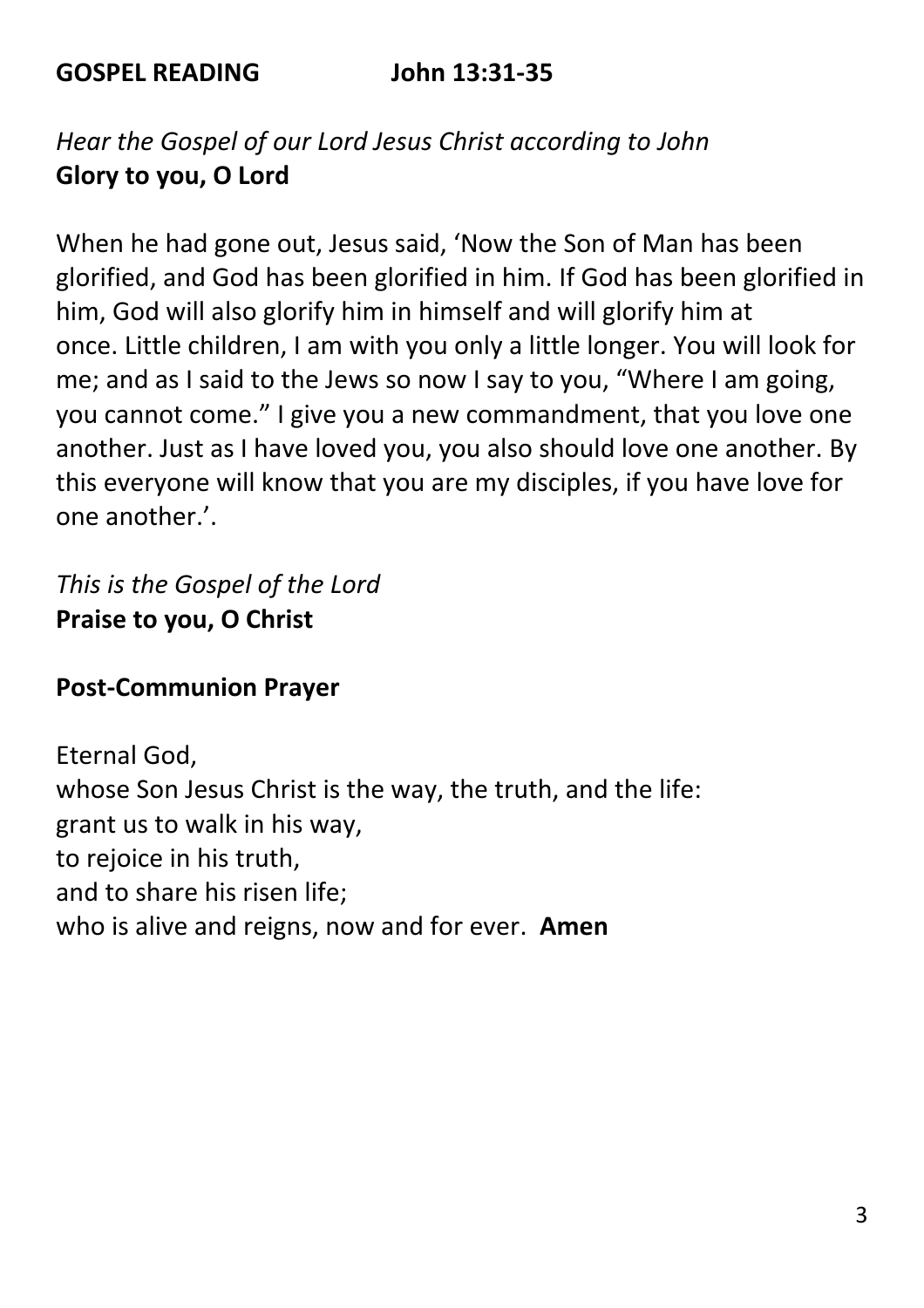# **Notices**

#### **Readings for next week: Acts 16.9–15, Revelation 21.10, 22—22.5** and **John 14.23–29**

Following the removal of restrictions in England: the wearing of masks is no longer required in the church buildings however we are maintaining the non-pew seated areas at the back and right-hand side as masks-on areas for those who prefer this. Hand sanitiser will continue to be provided. Obviously, everybody should be considerate of others so please sit away from others unless you are of the same household. For communion: people are being invited to come up starting with the back rows and working towards the front rows. This means the front row people will be the last to receive.

**Christian Aid Week 15th May - 22nd May** Join us this Christian Aid Week and help turn hunger into hope. To aid one of our chosen charities, we now have an ONLINE giving page specifically linked to St Barnabas for use during Christian Aid week. Please use the following link/ QR code to direct you to a donation page should you wish to support in this way.

<https://giving.give-star.com/online/christian-aid/christian-aid>



Alternatively, I will have a contactless card reader linked up for use in church on 15th and 22nd May. Donations may still be made in cash via the church collection should you prefer. With every gift, every action, every prayer, we share hope with our sisters and brothers facing crisis around the world, from Ukraine to Zimbabwe. Thank you - Wendy (878220)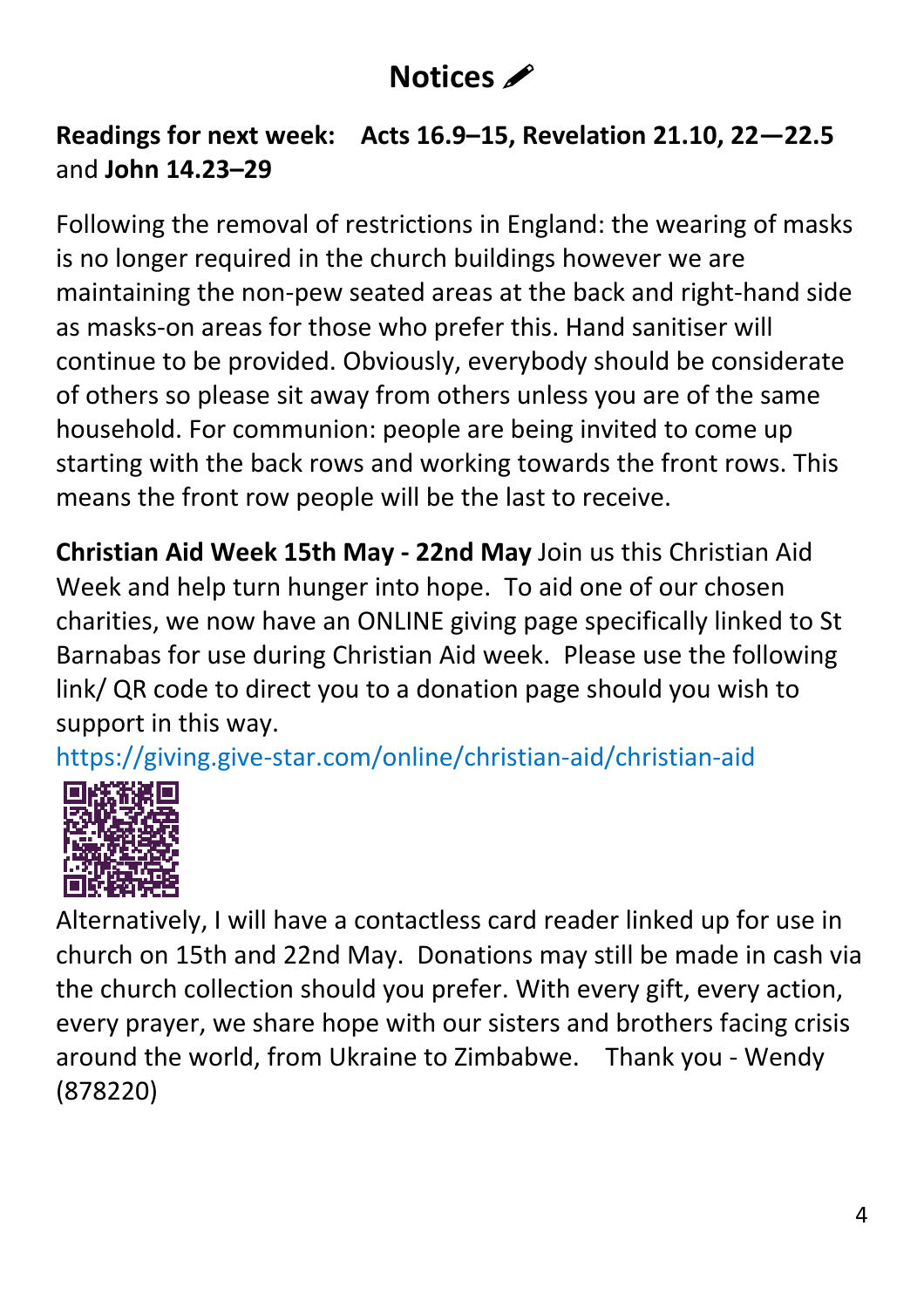**The funeral of Mary Ramsden** will be held in church on the afternoon of Monday 23rd May.

**St Barnabas treasure hunt - Today!** This will be a walking treasure hunt in and around Swanmore, the route is 2.75 miles long. Find the answers to easy cryptic clues (some, but not all, are house names). Question sheets (£2) will be available from the Paterson Centre from 11-1pm. There will be a small prize for the best entry returned by Thursday 20<sup>th</sup>. Solutions will be published on the Church Noticeboard on Saturday 22<sup>nd</sup> May, so you will not have to rush, nor do it all on the same day.

**Ascension Day on Thursday 26th May** – join the zoom Morning prayer [Launch Meeting -](https://us04web.zoom.us/j/72100025193?pwd=RyLvYHvAfkwydzCb2Q4iE6oM7JMQvp.1#success) Zoom at 9.30am and/or there is a deanery eucharist on Ascension Day, for which Bishop Jonathan will join us. The eucharist will begin at 7.30 pm at All Saints Church, Botley and will be attended by our parish choirs from across the deanery. Although we don't have a regular choir, if you would like to join the singers for the service please speak to Andrew Wilkinson. All welcome.

**St George Foundation.** We are planning to hold a garden party at Mike Lamb's house/garden in Vicarage Lane on **Saturday 25th June** from 12.30 to 5.30pm to include sausage/burger lunches (provided), cream teas, other refreshments, various attractions and music and stalls, games etc. More information will be provided in future pew leaflets. We are now looking for volunteers to help on the day, particularly with teas, entrance, marshalling (cars & people), raffle etc. If you are able to help please contact:

Richard Green-Wilkinson 07768 306783 [richard.green.wilkinson@gmail.com](mailto:richard.green.wilkinson@gmail.com) Philip Dean 07761 056342 [info@adecentlife.org](mailto:info@adecentlife.org)

**The Queen's Platinum Jubilee** service on Sunday 5th June will include a specially written anthem "In our Service". If you would like to join a choir to lead the music and sing this anthem, please get in touch with Andrew Wilkinson.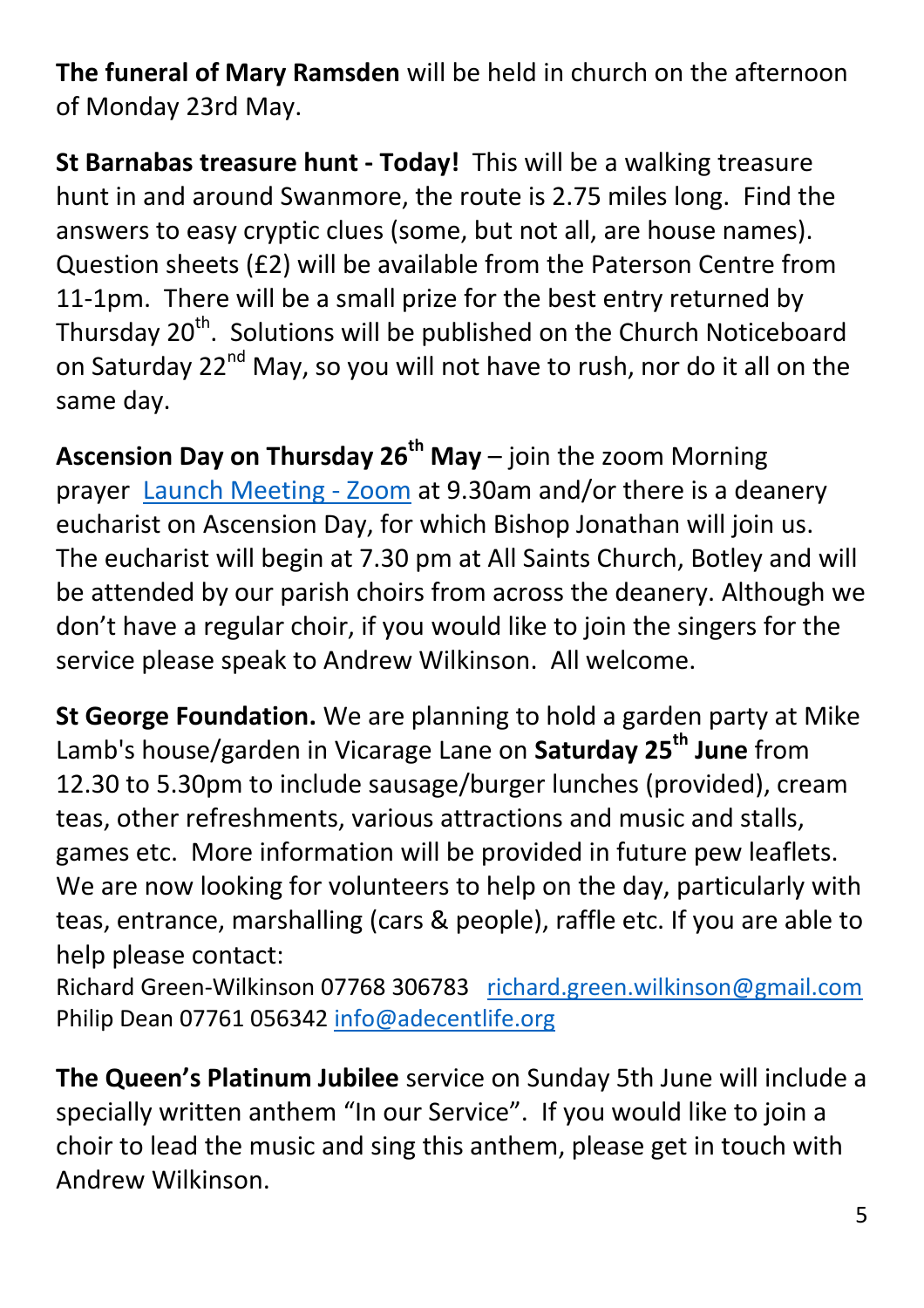#### **Other dates for your diary**

## **Sunday 5th June: The Queen's Platinum Jubilee service**

**Sunday 19th June: Father's Day service at 10am**. Bring your dad for bacon butties and informal All Age Worship (non-communion)

**Saturday 25th June: St George Foundation garden party 12.30 to 5.30pm**

**Saturday 16th and Sunday 17th July: Open Gardens weekend**